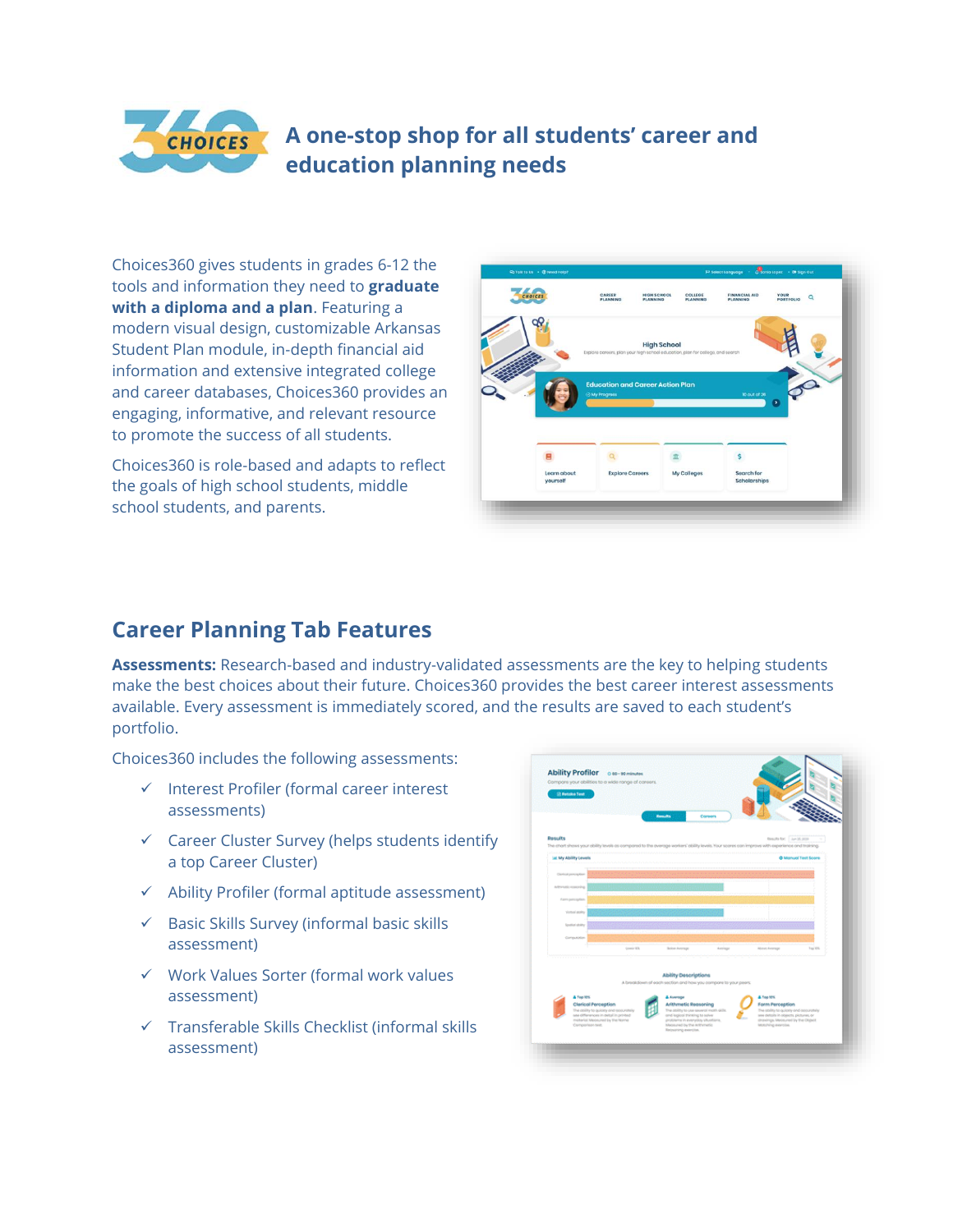**Careers and Clusters:** Choices360 is built upon interconnected databases. With a database of over 700 careers based on the U.S. Department of Labor's O\*NET career database, students have a wide variety of careers to explore and to plan for. Each career is linked to the relevant education program, which is then linked to postsecondary institutions throughout the U.S. O\*NET-based career profiles are also available in Spanish.

**Resumes and Job Interviews:** Choices360 teaches students the best practices for developing a resume in a simple, ten-step module. Students can also practice writing responses to commonly asked job interview questions.



#### **High School Planning Tab Features**

Choices360 connects academic classwork to career and college exploration in an easily customized process that adapts to each student's goals. Educators can use **Your Plan of Study** to ensure students are meeting 4-6-year course planning mandates and track students' progress towards

graduation. Parents can review and approve the plan.

Students can see how their high school courses will help them reach their goals, monitor their progress toward graduation, and compare their course plans to the entrance requirements of colleges of interest.

| <b>My Plan of Study</b>                                                                                                                                                                                                         |                  |                   | Rename                                                                                                          |                                    |                                                                                             |  |
|---------------------------------------------------------------------------------------------------------------------------------------------------------------------------------------------------------------------------------|------------------|-------------------|-----------------------------------------------------------------------------------------------------------------|------------------------------------|---------------------------------------------------------------------------------------------|--|
| <b>Created:</b> Dec 08, 2020<br>Last Edited: Dec 08, 2020                                                                                                                                                                       |                  |                   | Supports Program of Study:<br>A District Template (Change)                                                      | College<br>Requirements<br>Checkup |                                                                                             |  |
| <b>&gt; SUBMIT FOR APPROVAL</b>                                                                                                                                                                                                 |                  |                   | > CHOOSE A DIFFERENT SET OF GRADUATION REQUIREMENTS                                                             |                                    |                                                                                             |  |
| <b>Course Plan Status: Off Track</b><br>Instructions:<br>Keep your plan of study up to date with the courses you're<br>planning to take, the ones you're enrolled in, and those you've<br>completed. Click a cell to update it. |                  |                   | <b>Career and Education Plans:</b><br>Career: > Add<br><b>Program:</b> > Add<br>Type: $> Add$<br>College: > Add |                                    | <b>Your Plan of Study</b>                                                                   |  |
|                                                                                                                                                                                                                                 |                  |                   |                                                                                                                 |                                    | compared to<br><b>Boerne ISD</b><br><b>Recommended</b><br>Graduation<br><b>Requirements</b> |  |
| 6th-8th Grade View<br>$cr \equiv \text{cradi}t$                                                                                                                                                                                 | <b>9TH GRADE</b> | <b>10TH GRADE</b> | <b>IITH GRADE</b>                                                                                               | <b>12TH GRADE</b>                  | <b>Hide Recommended Courses</b><br><b>CHECKUP</b>                                           |  |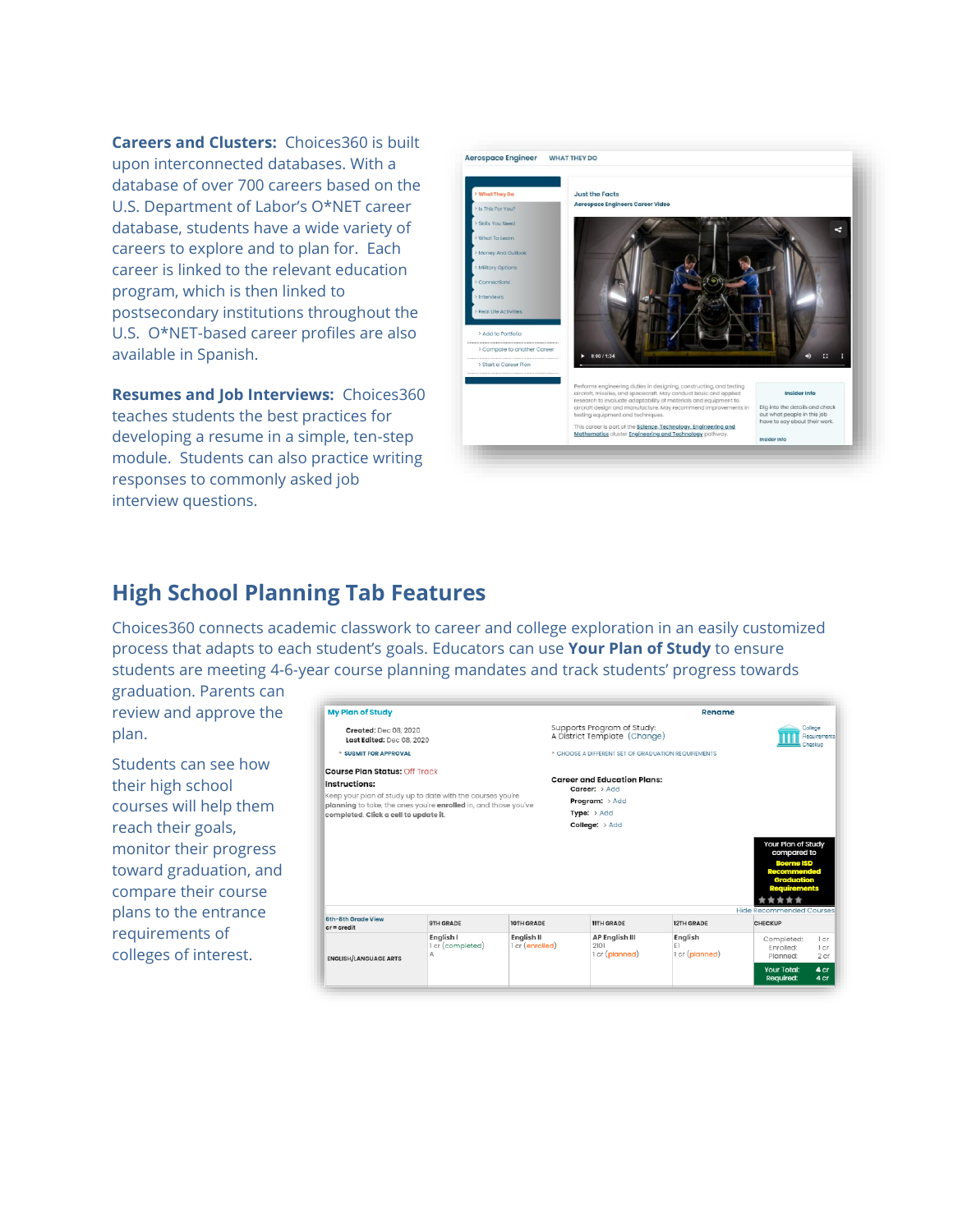# **College Planning Tab Features**

**Explore Schools:** Before choosing a postsecondary educational path, it's important for students to see the connections between careers, programs, and postsecondary institutions. That's why XAP's **Choices360 connects all three in an intuitive manner**.



Students can find schools based upon the career they're interested in pursuing. They can also filter for schools that meet their individual needs. Students can search for schools based upon multiple search criteria.

Additionally, students can access online test prep such as Khan Academy, practice and submit college applications and request transcripts (if this option is selected).

## **Financial Aid Planning Tab Features**

A key component in postsecondary planning is financial planning. Choices360 offers numerous tools and comprehensive content to help guide students. Students can find information on the affordability of education, the FAFSA, how to borrow responsibly, scholarship and loan programs – and much more!



## **Your Portfolio Tab Features**

College plans, course plans, assessment results, experiences, careers, accomplishments... **they're all captured in a real-time portfolio** for students to keep – and for parents and teachers to track, if desired.

Parents can review their student's college and career interests, communicate with counselors, review scholarships information, and learn about other relevant programs and tasks.